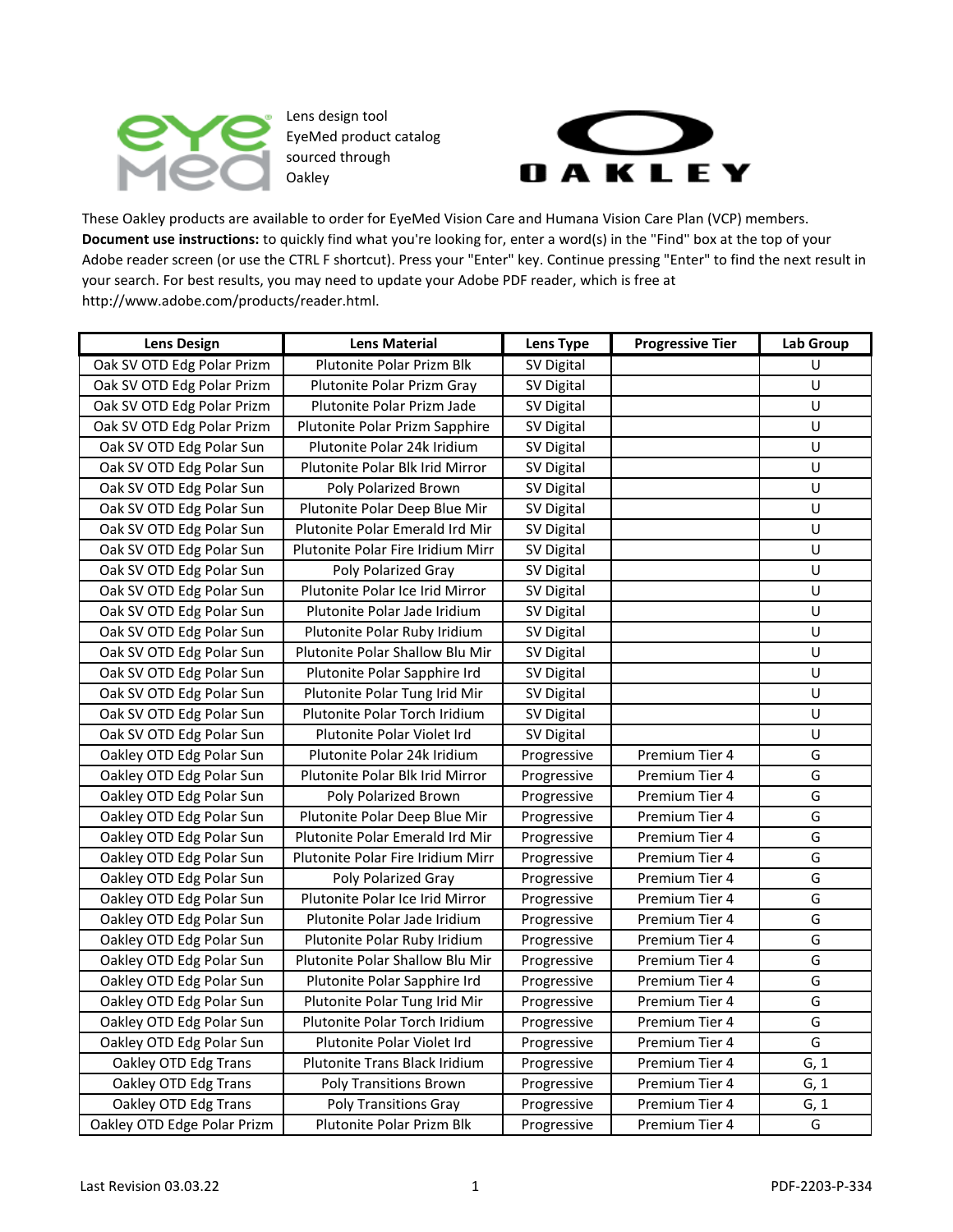| Oakley OTD Edge Polar Prizm | Plutonite Polar Prizm Gray      | Progressive       | Premium Tier 4 | G    |
|-----------------------------|---------------------------------|-------------------|----------------|------|
| Oakley OTD Edge Polar Prizm | Plutonite Polar Prizm Jade      | Progressive       | Premium Tier 4 | G    |
| Oakley OTD Edge Polar Prizm | Plutonite Polar Prizm Sapphire  | Progressive       | Premium Tier 4 | G    |
| Oakley OTD Edge Sun         | Plutonite 24k Iridium           | Progressive       | Premium Tier 4 | G    |
| Oakley OTD Edge Sun         | Plutonite Black Iridium         | Progressive       | Premium Tier 4 | G    |
| Oakley OTD Edge Sun         | Plutonite Bronze                | Progressive       | Premium Tier 4 | G    |
| Oakley OTD Edge Sun         | Plutonite Emerald Iridium       | Progressive       | Premium Tier 4 | G    |
| Oakley OTD Edge Sun         | Plutonite Fire Iridium          | Progressive       | Premium Tier 4 | G    |
| Oakley OTD Edge Sun         | <b>Plutonite Gray</b>           | Progressive       | Premium Tier 4 | G    |
| Oakley OTD Edge Sun         | Plutonite Ice Iridium           | Progressive       | Premium Tier 4 | G    |
| Oakley OTD Edge Sun         | Plutonite Jade Iridium          | Progressive       | Premium Tier 4 | G    |
| Oakley OTD Edge Sun         | Plutonite Postive Red Irid      | Progressive       | Premium Tier 4 | G    |
| Oakley OTD Edge Sun         | Plutonite Ruby Iridium          | Progressive       | Premium Tier 4 | G    |
| Oakley OTD Edge Sun         | Plutonite Sapphire Ird          | Progressive       | Premium Tier 4 | G    |
| Oakley OTD Edge Sun         | Plutonite Tungsten Iridium      | Progressive       | Premium Tier 4 | G    |
| Oakley OTD Edge Sun         | Plutonite Torch Iridium         | Progressive       | Premium Tier 4 | G    |
| Oakley OTD Edge Sun         | Plutonite Violet Iridium        | Progressive       | Premium Tier 4 | G    |
| Oakley SV OTD Edg Sun       | Plutonite 24k Iridium           | SV Digital        |                | U    |
| Oakley SV OTD Edg Sun       | Plutonite Black Iridium         | SV Digital        |                | U    |
| Oakley SV OTD Edg Sun       | Plutonite Bronze                | SV Digital        |                | U    |
| Oakley SV OTD Edg Sun       | Plutonite Emerald Iridium       | SV Digital        |                | U    |
| Oakley SV OTD Edg Sun       | Plutonite Fire Iridium          | SV Digital        |                | U    |
| Oakley SV OTD Edg Sun       | <b>Plutonite Gray</b>           | SV Digital        |                | U    |
| Oakley SV OTD Edg Sun       | Plutonite Ice Iridium           | SV Digital        |                | U    |
| Oakley SV OTD Edg Sun       | Plutonite Jade Iridium          | SV Digital        |                | U    |
| Oakley SV OTD Edg Sun       | Plutonite Postive Red Irid      | SV Digital        |                | U    |
| Oakley SV OTD Edg Sun       | Plutonite Ruby Iridium          | SV Digital        |                | U    |
| Oakley SV OTD Edg Sun       | Plutonite Sapphire Ird          | SV Digital        |                | U    |
| Oakley SV OTD Edg Sun       | Plutonite Tungsten Iridium      | SV Digital        |                | U    |
| Oakley SV OTD Edg Sun       | Plutonite Torch Iridium         | SV Digital        |                | U    |
| Oakley SV OTD Edg Sun       | Plutonite Violet Iridium        | SV Digital        |                | U    |
| Oakley SV OTD Edg Trans     | Plutonite Trans Black Iridium   | SV Digital        |                | U, 1 |
| Oakley SV OTD Edg Trans     | <b>Poly Transitions Brown</b>   | SV Digital        |                | U, 1 |
| Oakley SV OTD Edg Trans     | <b>Poly Transitions Gray</b>    | SV Digital        |                | U, 1 |
| Oakley SV True Digital      | Plutonite 24k Iridium           | SV Digital        |                | U    |
| Oakley SV True Digital      | Plutonite Black Iridium         | SV Digital        |                | U    |
| Oakley SV True Digital      | Plutonite Bronze                | SV Digital        |                | U    |
| Oakley SV True Digital      | Plutonite Emerald Iridium       | SV Digital        |                | U    |
| Oakley SV True Digital      | Plutonite Fire Iridium          | <b>SV Digital</b> |                | U    |
| Oakley SV True Digital      | <b>Plutonite Gray</b>           | SV Digital        |                | U    |
| Oakley SV True Digital      | Plutonite Ice Iridium           | SV Digital        |                | U    |
| Oakley SV True Digital      | Plutonite Jade Iridium          | SV Digital        |                | U    |
| Oakley SV True Digital      | Plutonite Clear                 | SV Digital        |                | U    |
| Oakley SV True Digital      | Plutonite Postive Red Irid      | <b>SV Digital</b> |                | U    |
| Oakley SV True Digital      | Plutonite Ruby Iridium          | SV Digital        |                | U    |
| Oakley SV True Digital      | Plutonite Sapphire Ird          | SV Digital        |                | U    |
| Oakley SV True Digital      | Plutonite Tungsten Iridium      | SV Digital        |                | U    |
| Oakley SV True Digital      | Plutonite Torch Iridium         | SV Digital        |                | U    |
| Oakley SV True Digital      | Plutonite Violet Iridium        | SV Digital        |                | U    |
| Oakley SV True Digital      | Plutonite Polar 24k Iridium     | SV Digital        |                | U    |
| Oakley SV True Digital      | Plutonite Polar Blk Irid Mirror | SV Digital        |                | U    |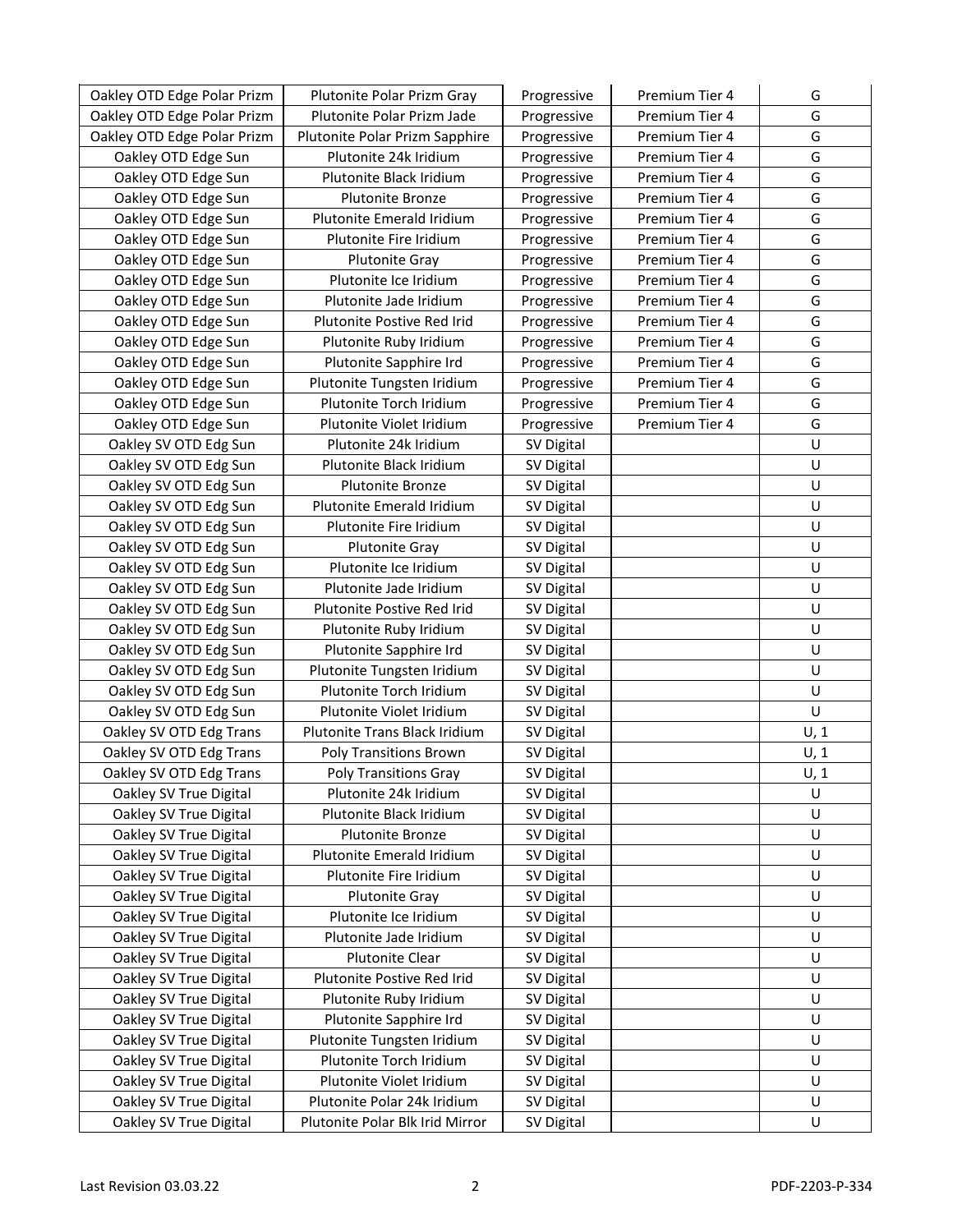| Oakley SV True Digital        | Poly Polarized Brown              | SV Digital | U    |
|-------------------------------|-----------------------------------|------------|------|
| Oakley SV True Digital        | Plutonite Polar Deep Blue Mir     | SV Digital | U    |
| Oakley SV True Digital        | Plutonite Polar Emerald Ird Mir   | SV Digital | U    |
| Oakley SV True Digital        | Plutonite Polar Fire Iridium Mirr | SV Digital | U    |
| Oakley SV True Digital        | Poly Polarized Gray               | SV Digital | U    |
| Oakley SV True Digital        | Plutonite Polar Ice Irid Mirror   | SV Digital | U    |
| Oakley SV True Digital        | Plutonite Polar Jade Iridium      | SV Digital | U    |
| Oakley SV True Digital        | Plutonite Polar Ruby Iridium      | SV Digital | U    |
| Oakley SV True Digital        | Plutonite Polar Shallow Blu Mir   | SV Digital | U    |
| Oakley SV True Digital        | Plutonite Polar Sapphire Ird      | SV Digital | U    |
| Oakley SV True Digital        | Plutonite Polar Tung Irid Mir     | SV Digital | U    |
| Oakley SV True Digital        | Plutonite Polar Torch Iridium     | SV Digital | U    |
| Oakley SV True Digital        | Plutonite Polar Violet Ird        | SV Digital | U    |
| Oakley SV True Digital        | <b>Poly Transitions Brown</b>     | SV Digital | U, 1 |
| Oakley SV True Digital        | <b>Poly Transitions Gray</b>      | SV Digital | U, 1 |
| Oakley SV True Digital (Wrap) | Plutonite 24k Iridium             | SV Digital | U    |
| Oakley SV True Digital (Wrap) | Plutonite Black Iridium           | SV Digital | U    |
| Oakley SV True Digital (Wrap) | Plutonite Bronze                  | SV Digital | U    |
| Oakley SV True Digital (Wrap) | Plutonite Emerald Iridium         | SV Digital | U    |
| Oakley SV True Digital (Wrap) | Plutonite Fire Iridium            | SV Digital | U    |
| Oakley SV True Digital (Wrap) | <b>Plutonite Gray</b>             | SV Digital | U    |
| Oakley SV True Digital (Wrap) | Plutonite Ice Iridium             | SV Digital | U    |
| Oakley SV True Digital (Wrap) | Plutonite Jade Iridium            | SV Digital | U    |
| Oakley SV True Digital (Wrap) | <b>Plutonite Clear</b>            | SV Digital | U    |
| Oakley SV True Digital (Wrap) | Plutonite Postive Red Irid        | SV Digital | U    |
| Oakley SV True Digital (Wrap) | Plutonite Ruby Iridium            | SV Digital | U    |
| Oakley SV True Digital (Wrap) | Plutonite Sapphire Ird            | SV Digital | U    |
| Oakley SV True Digital (Wrap) | Plutonite Tungsten Iridium        | SV Digital | U    |
| Oakley SV True Digital (Wrap) | Plutonite Torch Iridium           | SV Digital | U    |
| Oakley SV True Digital (Wrap) | Plutonite Violet Iridium          | SV Digital | U    |
| Oakley SV True Digital (Wrap) | Plutonite Polar 24k Iridium       | SV Digital | U    |
| Oakley SV True Digital (Wrap) | Plutonite Polar Blk Irid Mirror   | SV Digital | U    |
| Oakley SV True Digital (Wrap) | Poly Polarized Brown              | SV Digital | U    |
| Oakley SV True Digital (Wrap) | Plutonite Polar Deep Blue Mir     | SV Digital | U    |
| Oakley SV True Digital (Wrap) | Plutonite Polar Emerald Ird Mir   | SV Digital | U    |
| Oakley SV True Digital (Wrap) | Poly Polarized Gray               | SV Digital | U    |
| Oakley SV True Digital (Wrap) | Plutonite Polar Ice Irid Mirror   | SV Digital | U    |
| Oakley SV True Digital (Wrap) | Plutonite Polar Jade Iridium      | SV Digital | U    |
| Oakley SV True Digital (Wrap) | Plutonite Polar Prizm Blk         | SV Digital | U    |
| Oakley SV True Digital (Wrap) | Plutonite Polr Prizm Deep Wtr     | SV Digital | U    |
| Oakley SV True Digital (Wrap) | Plutonite Polar Prizm Gray        | SV Digital | U    |
| Oakley SV True Digital (Wrap) | Plutonite Polar Prizm Jade        | SV Digital | U    |
| Oakley SV True Digital (Wrap) | Plutonite Polar Prizm Ruby        | SV Digital | U    |
| Oakley SV True Digital (Wrap) | Plutonite Polar Prizm Sapphire    | SV Digital | U    |
| Oakley SV True Digital (Wrap) | Plutonite Polar Prizm Tung        | SV Digital | U    |
| Oakley SV True Digital (Wrap) | Plutonite Polar Ruby Iridium      | SV Digital | U    |
| Oakley SV True Digital (Wrap) | Plutonite Polar Shallow Blu Mir   | SV Digital | U    |
| Oakley SV True Digital (Wrap) | Plutonite Polar Sapphire Ird      | SV Digital | U    |
| Oakley SV True Digital (Wrap) | Plutonite Polar Tung Irid Mir     | SV Digital | U    |
| Oakley SV True Digital (Wrap) | Plutonite Polar Torch Iridium     | SV Digital | U    |
| Oakley SV True Digital (Wrap) | Plutonite Polar Violet Ird        | SV Digital | U    |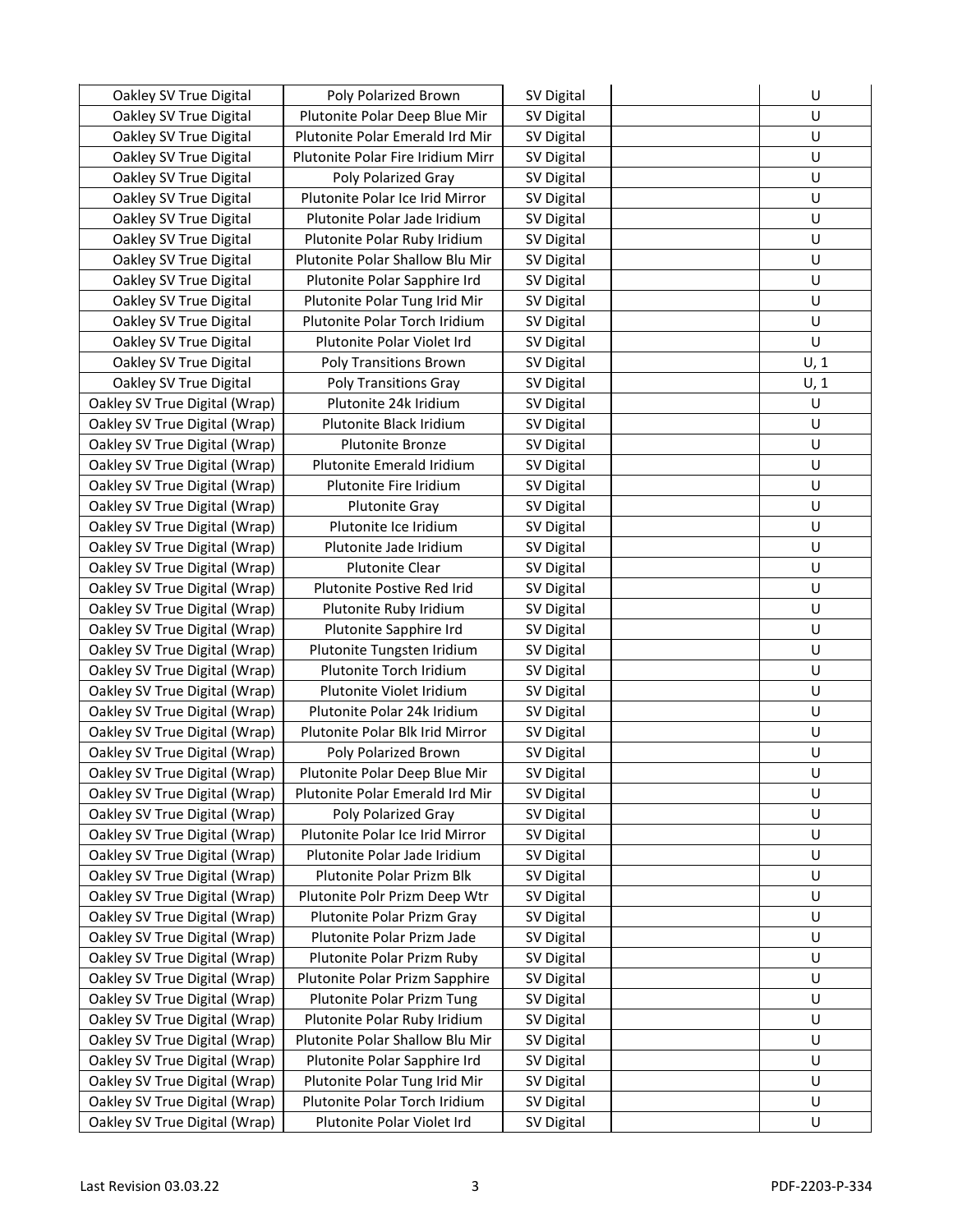| Oakley SV True Digital (Wrap) | <b>Plutonite Trans Black Iridium</b> | SV Digital  |                | U, 1 |
|-------------------------------|--------------------------------------|-------------|----------------|------|
| Oakley SV True Digital (Wrap) | <b>Poly Transitions Brown</b>        | SV Digital  |                | U, 1 |
| Oakley SV True Digital (Wrap) | <b>Poly Transitions Gray</b>         | SV Digital  |                | U, 1 |
| Oakley True Digital           | Plutonite Polar Torch Iridium        | Progressive | Premium Tier 4 | G    |
| Oakley True Digital           | Plutonite Polar Violet Ird           | Progressive | Premium Tier 4 | G    |
| Oakley True Digital           | <b>Poly Transitions Brown</b>        | Progressive | Premium Tier 4 | G, 1 |
| Oakley True Digital           | <b>Poly Transitions Gray</b>         | Progressive | Premium Tier 4 | G, 1 |
| Oakley True Digital           | Plutonite 24k Iridium                | Progressive | Premium Tier 4 | G    |
| Oakley True Digital           | Plutonite Black Iridium              | Progressive | Premium Tier 4 | G    |
| Oakley True Digital           | <b>Plutonite Bronze</b>              | Progressive | Premium Tier 4 | G    |
| Oakley True Digital           | Plutonite Emerald Iridium            | Progressive | Premium Tier 4 | G    |
| Oakley True Digital           | Plutonite Fire Iridium               | Progressive | Premium Tier 4 | G    |
| Oakley True Digital           | <b>Plutonite Gray</b>                | Progressive | Premium Tier 4 | G    |
| Oakley True Digital           | Plutonite Ice Iridium                | Progressive | Premium Tier 4 | G    |
| Oakley True Digital           | Plutonite Jade Iridium               | Progressive | Premium Tier 4 | G    |
| Oakley True Digital           | <b>Plutonite Clear</b>               | Progressive | Premium Tier 4 | G    |
| Oakley True Digital           | Plutonite Postive Red Irid           | Progressive | Premium Tier 4 | G    |
| Oakley True Digital           | Plutonite Ruby Iridium               | Progressive | Premium Tier 4 | G    |
| Oakley True Digital           | Plutonite Sapphire Ird               | Progressive | Premium Tier 4 | G    |
| Oakley True Digital           | Plutonite Tungsten Iridium           | Progressive | Premium Tier 4 | G    |
| Oakley True Digital           | Plutonite Torch Iridium              | Progressive | Premium Tier 4 | G    |
| Oakley True Digital           | Plutonite Violet Iridium             | Progressive | Premium Tier 4 | G    |
| Oakley True Digital           | Plutonite Polar 24k Iridium          | Progressive | Premium Tier 4 | G    |
| Oakley True Digital           | Plutonite Polar Blk Irid Mirror      | Progressive | Premium Tier 4 | G    |
| Oakley True Digital           | Poly Polarized Brown                 | Progressive | Premium Tier 4 | G    |
| Oakley True Digital           | Plutonite Polar Deep Blue Mir        | Progressive | Premium Tier 4 | G    |
| Oakley True Digital           | Plutonite Polar Emerald Ird Mir      | Progressive | Premium Tier 4 | G    |
| Oakley True Digital           | Plutonite Polar Fire Iridium Mirr    | Progressive | Premium Tier 4 | G    |
| Oakley True Digital           | Poly Polarized Gray                  | Progressive | Premium Tier 4 | G    |
| Oakley True Digital           | Plutonite Polar Ice Irid Mirror      | Progressive | Premium Tier 4 | G    |
| Oakley True Digital           | Plutonite Polar Jade Iridium         | Progressive | Premium Tier 4 | G    |
| Oakley True Digital           | Plutonite Polar Ruby Iridium         | Progressive | Premium Tier 4 | G    |
| Oakley True Digital           | Plutonite Polar Shallow Blu Mir      | Progressive | Premium Tier 4 | G    |
| Oakley True Digital           | Plutonite Polar Sapphire Ird         | Progressive | Premium Tier 4 | G    |
| Oakley True Digital           | Plutonite Polar Tung Irid Mir        | Progressive | Premium Tier 4 | G    |
| Oakley True Digital (Wrap)    | Plutonite 24k Iridium                | Progressive | Premium Tier 4 | G    |
| Oakley True Digital (Wrap)    | Plutonite Black Iridium              | Progressive | Premium Tier 4 | G    |
| Oakley True Digital (Wrap)    | <b>Plutonite Bronze</b>              | Progressive | Premium Tier 4 | G    |
| Oakley True Digital (Wrap)    | Plutonite Emerald Iridium            | Progressive | Premium Tier 4 | G    |
| Oakley True Digital (Wrap)    | Plutonite Fire Iridium               | Progressive | Premium Tier 4 | G    |
| Oakley True Digital (Wrap)    | <b>Plutonite Gray</b>                | Progressive | Premium Tier 4 | G    |
| Oakley True Digital (Wrap)    | Plutonite Ice Iridium                | Progressive | Premium Tier 4 | G    |
| Oakley True Digital (Wrap)    | Plutonite Jade Iridium               | Progressive | Premium Tier 4 | G    |
| Oakley True Digital (Wrap)    | Plutonite Clear                      | Progressive | Premium Tier 4 | G    |
| Oakley True Digital (Wrap)    | Plutonite Postive Red Irid           | Progressive | Premium Tier 4 | G    |
| Oakley True Digital (Wrap)    | Plutonite Ruby Iridium               | Progressive | Premium Tier 4 | G    |
| Oakley True Digital (Wrap)    | Plutonite Sapphire Ird               | Progressive | Premium Tier 4 | G    |
| Oakley True Digital (Wrap)    | Plutonite Tungsten Iridium           | Progressive | Premium Tier 4 | G    |
| Oakley True Digital (Wrap)    | Plutonite Torch Iridium              | Progressive | Premium Tier 4 | G    |
| Oakley True Digital (Wrap)    | Plutonite Polar 24k Iridium          | Progressive | Premium Tier 4 | G    |
| Oakley True Digital (Wrap)    | Plutonite Polar Blk Irid Mirror      | Progressive | Premium Tier 4 | G    |